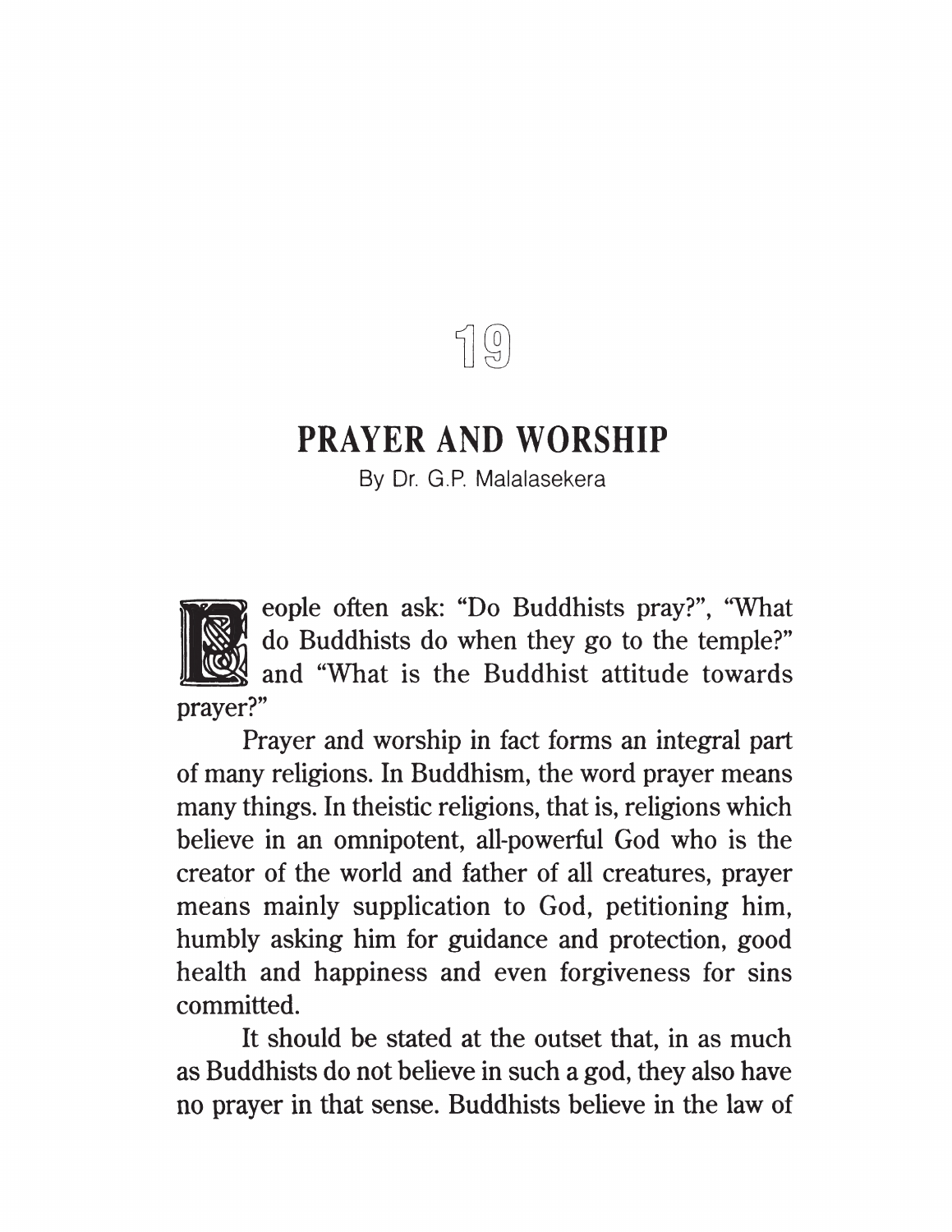kamma which declares that happiness and unhappiness are alike the results of our own actions. Prosperity and adversity are produced for each individual by his own deeds, words and thoughts. The law of kamma is impersonal; it has no agent behind it, directing it or administering it. Being impersonal, it shows no mercy nor forgiveness. Evil can only be redeemed by doing good which will overcome the effects of the evil deed. Sin, in the Buddhist sense, is not the transgression or disobedience of laws arbitrarily laid down by a god to be followed by human beings but the performance of wrong acts of body, speech and mind which soil the character and impede the growth of one's personality.

There is thus in Buddhism no "prayer" in the commonly accepted sense of the word. Human beings are responsible only to themselves for their good and evil, happiness and misery and to no other. The world does not depend upon its progress or prosperity on any external agency and it is not constructed by anyone outside it.

What do Buddhists do when they visit the temple? They do many things. There is no special day to visit a temple though of course the full-moon day and the newmoon day are popular among many Buddhists. On such days, devotees may undertake the Eight Precepts in which case they are normally clad in white, as white is the symbol of simplicity, purity and humility. The devotee may take with him flowers, oil, incense and sometimes sandal wood powder and camphor. At the temple, he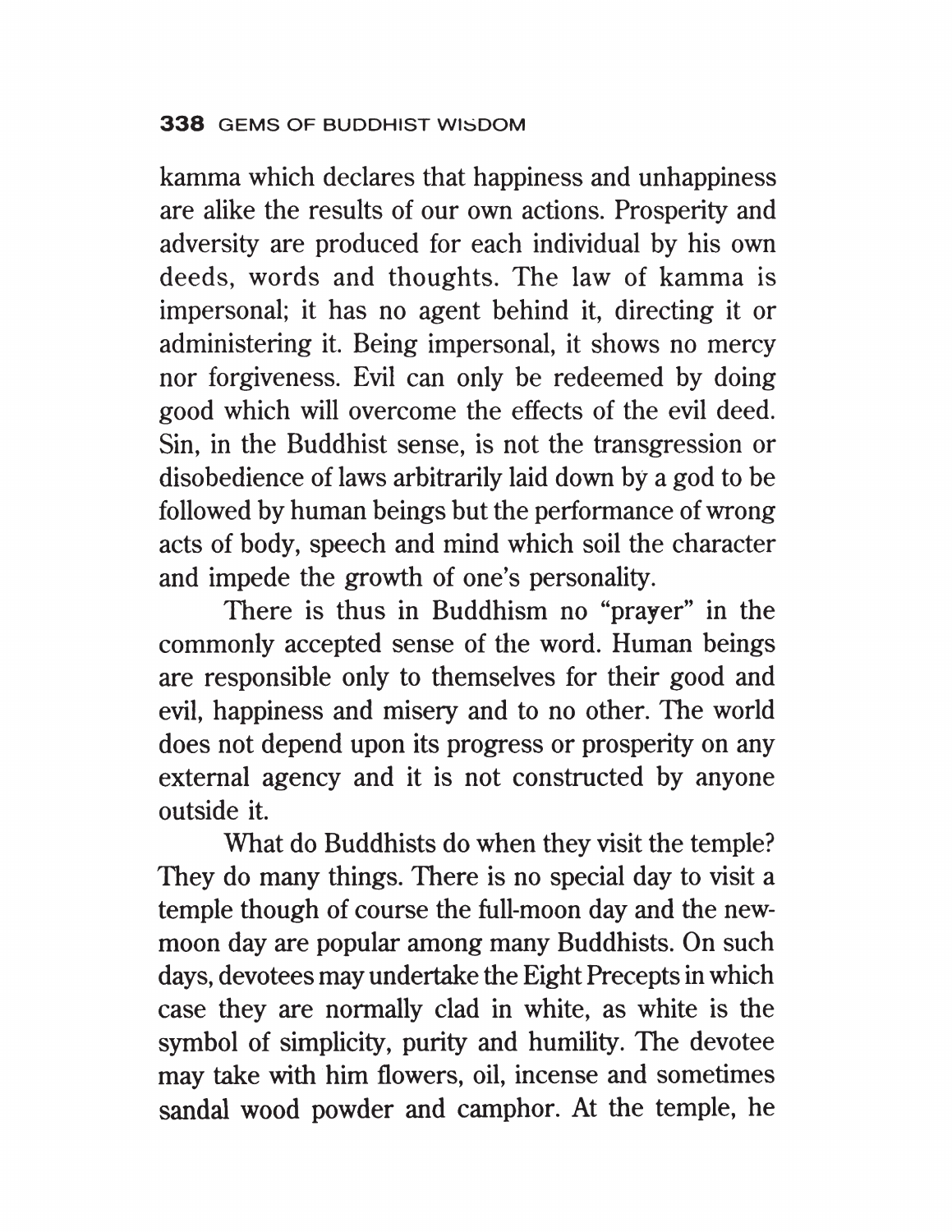washes his hands and feet because cleanliness of both body and mind is praised by the Buddha. In the temple, there are several shrines or places where offerings can be made. The main shrine is called the Vihara which means a dwelling place.

The word *Vihara* was originally used to mean the residence of a Buddha. Later, it was also used to indicate the dwelling place of monks. In this sense, it corresponds to the word monastery. A Vihara also contains images of the Buddha, and therein lies something worthy of notice. To the Buddhists, an image in itself is not an object of worship; it is a symbol and representation of the Buddha. The image will help the devotee to recall the great virtues of the Enlightened One. For the purpose of his worship, it is even immaterial whether there is an image or not but he may find it helpful for the concentration of his thoughts. In worshipping an image, the Buddhist is therefore not an idolater praying to wood, clay or stone and this charge of idolatry made against Buddhists is due either to ignorance or deliberate misrepresentation.

There is another point worthy of attention in using the word Vihara for the building which contains representations of the Buddha. As stated earlier, the word means a dwelling place; thus, to the Buddhist, the *Vihara* is the place where the Buddha lives, not only in the past, but right now in the present. The worship of the Buddha is not of someone who is dead and gone and no more but to someone who is both alive and present before him. This does not mean that Buddhists believe that the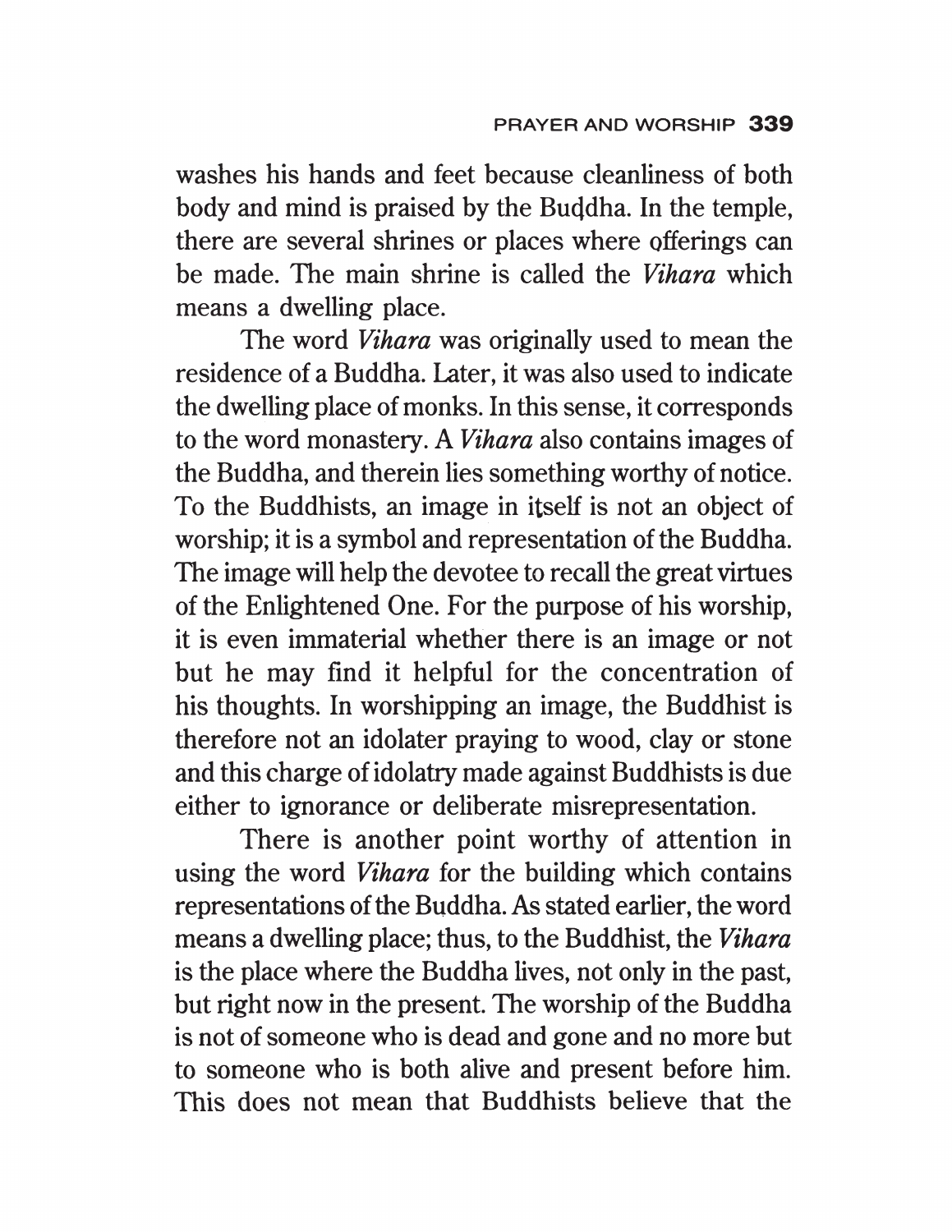Buddha, who passed away from earthly life at Kusinara, is at the moment alive in some particular place carrying on the functions of life. But the Buddhist, in paying homage to the Buddha, likes to recall to his own mind the living presence of the Master so that his act of worship is vivid and significant.

The Buddha has passed away but his influence persists, pervading the world like perfume whose fragrance continues to linger on even if the material that produces it is no more. The feeling of the Buddhist is that his offerings are to someone who is still very much alive, in that Buddha-dhamma is yet alive and the memory of the radiant personality is evergreen. This explains why it is that some Buddhists make offerings of food and drink at the shrine. Such offerings are merely symbolic of the vitality of their faith and devotion; no one believes, not even the most ignorant Buddhist, that the Buddha actually partakes of the food or drink. It is the Buddhist way of expressing in idealistic form our conception of the Buddha as a living influence in our daily lives.

The offering of flowers and incense is a bestowal of worship, an act of homage, of adoration and of gratitude though by themselves the offering have no intrinsic value. It is like our offering a garland or a bouquet of flowers to someone to whom we wish to show our honour, our respect, our affection and our gratitude. The offering of flowers and incense is followed by the utterance of stanzas which recall to the mind of the Buddhist the sublime qualities of the Buddha.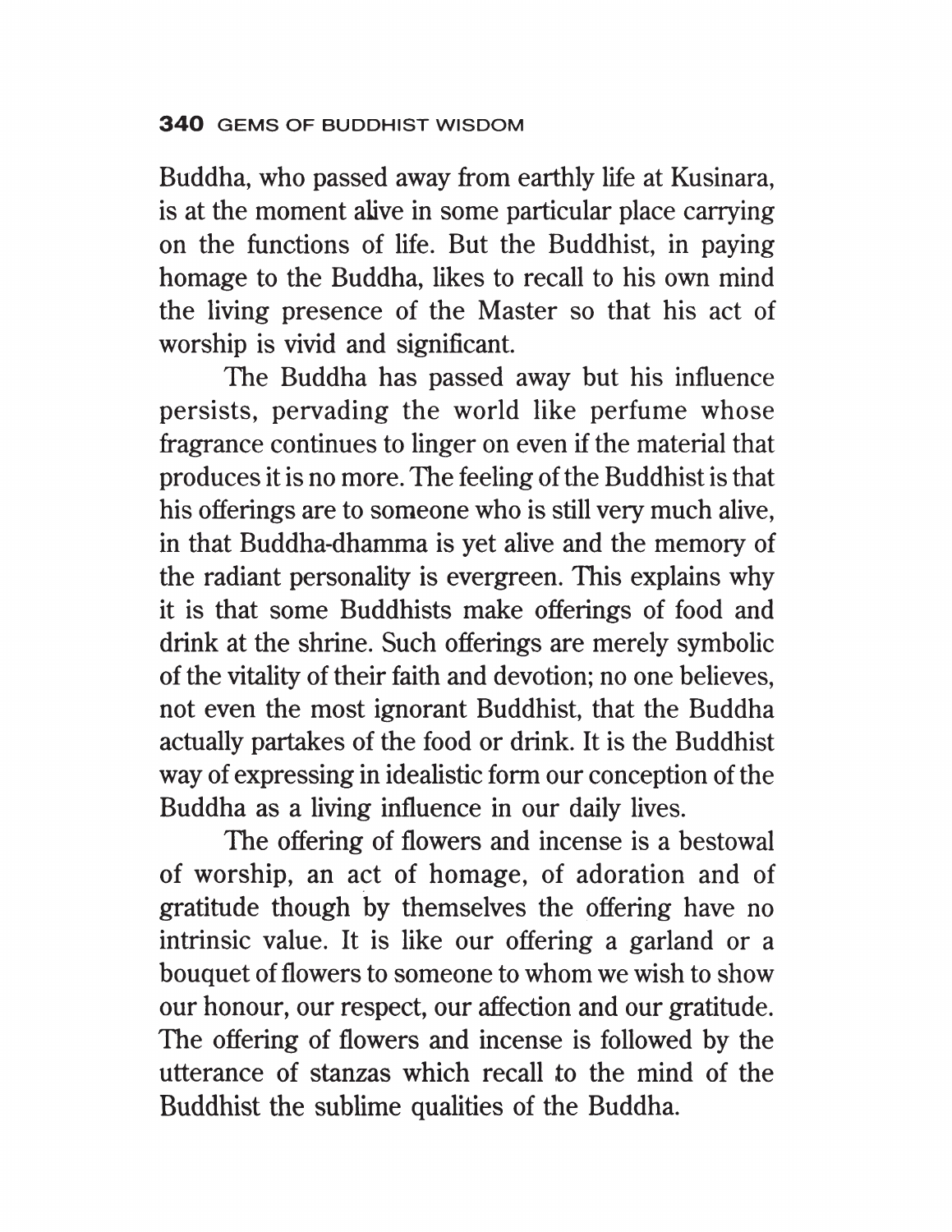As the late Ven. Nanamoli puts it: "The Buddha verily is the Blessed One who had put an end to all sorrow and suffering, the Perfect One, worthy of homage, who had attained supreme wisdom and enlightenment, who had proclaimed the way of right knowledge and good conduct, who found peace and happiness, who realized the truth about the world, who is unrivalled as a guide and friend to those who seek his guidance, who is a teacher of gods and men."

It would be noticed that there is no request for favours, no solicitation for protection but the recollection and rehearsal of the qualities of a great man who to the Buddhist is the greatest man who ever lived.

Other stanzas follow in which the devotee declares that he accepts the Buddha as his teacher and guide for as long as he may live, and by the virtue of this fact may happiness come to him. It is an assertion of his faith in the Buddha and his acceptance of the way of life as laid down by him. Even more important the devotee utters his resolve to win himself the peace of Nibbana which the Buddha had attained through the practice of virtue and the acquisition of wisdom. The devotee recalls to mind that during successive births, for a long period of time, the Buddha (then known as the Bodhisatta or the aspirant to perfect enlightenment) cultivated those qualities that lead beings to perfection and supreme enlightenment. In the course of this training, the Bodhisatta or Buddha-to-be, considered no endeavour too difficult, no sacrifice too great. Not only in one birth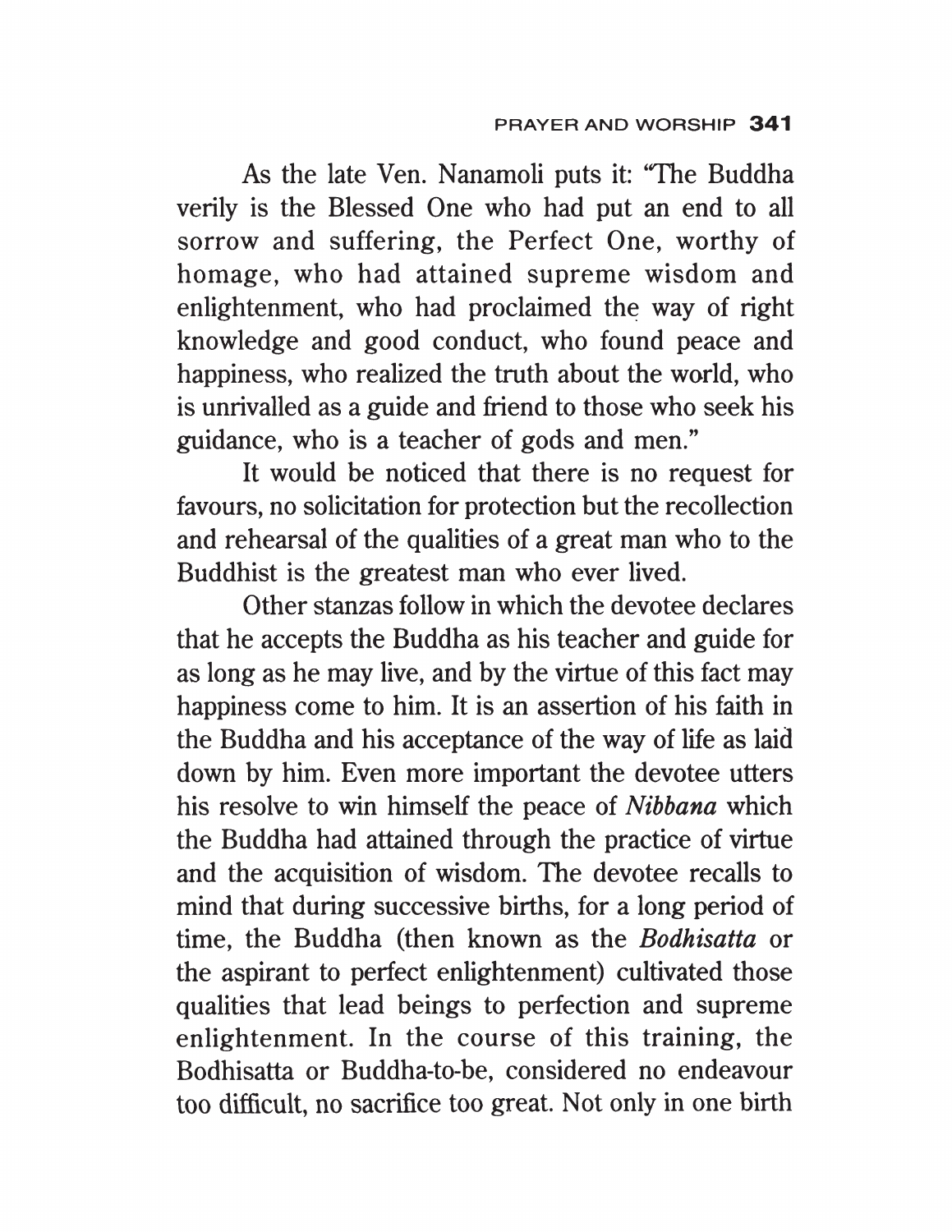but in numerous births he had sacrificed his life for the principles he held dear in the service of others.

All men can become Buddhas, if they have the necessary resolve and are willing to follow the path to Buddhahood. The Buddha did not attain a greatness which others cannot themselves achieve. The way of life proclaimed by the Buddha is called Dhamma and the devotee recalls to his mind, by means of a stanza, the qualities and salient characteristics of the teaching. The Buddha Dhamma is thus said to be "clearly proclaimed with no mystery or esotericism behind it but open and clear like the open palm of one's hand, that its efficacy is manifest and obvious and capable of proof, that it is eternal and timeless, that it holds good for all times and for all places, that it invites and challenges enquiry and investigation, that it has nothing to hide, that it rest not on faith but on conviction, that it is not vague but definite in the goal it lays down, that truth and happiness can be achieved only by individual and strenous effort and not by depending upon someone else, however powerful he may be."

The devotee also recalls to mind for his own encouragement and edification that there are, and always have been, those who, dedicating themselves to the full realization of the Dhamma, the path to deliverance, and earnestly striving have reached the goal of their search — the eradication of greed, hatred and delusion. They are thus exemplars of the good life,."of good conduct, upright, blameless in behaviour, worthy of honour and